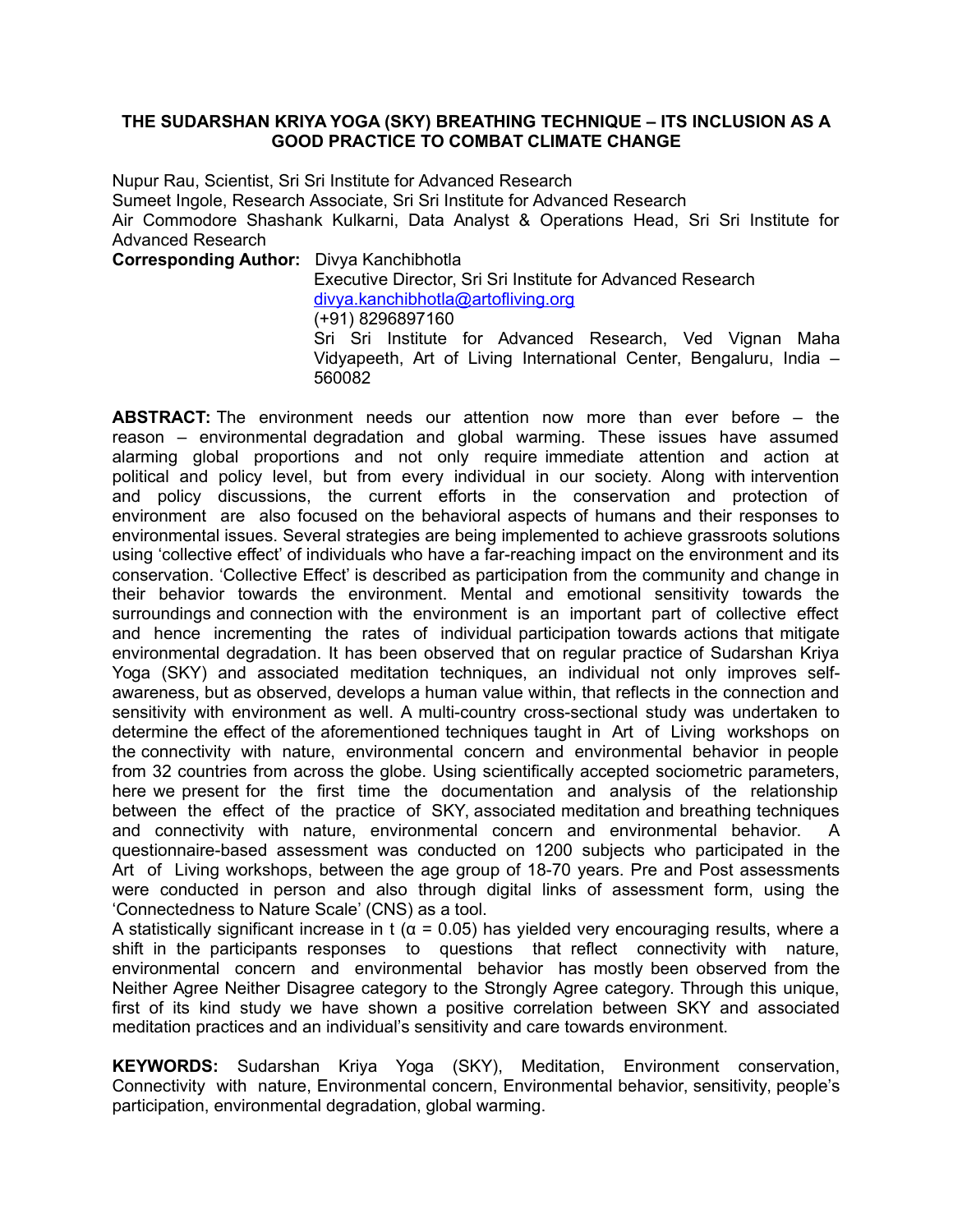# **I. INTRODUCTION**

The global human population of 7.6 billion individuals is growing at a rate of 3, 60,000 new humans each day. Due to this population explosion, the Earth's resources are being used at its maximum. Currently, 55% of the total population lives in cities, and is expected to reach 68% by 2050[ CITATION UND15 \l 1033 ]. This increase to 68% translates to adding 2.5 billion people by 2050 to urban areas, 90% of which will be mostly in Asia and Africa. Leading to a skewed distribution, India is projected to have added 416 million urban dwellers, China 255 million and Nigeria 189 million [CITATION UND15 \l 1033 ].

In city dwellers, exposure to the natural environment has become severely limited. Humans have used the environment to the fullest and polluted it as well; overstepping the self-purification capacity of all realms of nature including water, air and land – this has created severe damage, which results in high cleanup costs[ CITATION WWA03 \l 1033 ]. This has also resulted in loss of biodiversity, affected livelihoods and natural food sources (e.g. fish). This has led many scientists to call our times as the 'Anthropocene epoch – a human-dominated geological epoch'[ CITATION Lew1 \l 1033 ]. This term describes the significant impact human activities have had on the environment [ CITATION Iev18 \l 1033 ].

The present study evaluates the hypothesis that the practice of SKY and associated meditation techniques offered by the Art of Living create a major positive shift in the attitude of individuals and makes them sensitive to the pertinent environmental issues of degradation and global warming. The present study aims to evaluate the change in individuals' attitude of environmental sensitivity as a result of practicing Sudarshan Kriya Yoga and associated meditation techniques learned from the Art of Living, in terms of "Connectivity with Nature, Environmental Concern and Environmental Behavior." To this end, we employed the Connectedness to Nature Scale (CNS) as a measuring tool.

# **II. LITERATURE SURVEY**

Human influenced activities have led to rising of temperatures across the globe (global warming). While global warming refers to the rise in temperature with specific reference to manmade activities, climate change includes global warming and the effects caused due to it. This global climate crisis has called for immediate action CITATION Glo18 \v \l 1033 ]. Global average temperature, an indicator of global climate change shows an increase of approximately 1.4°F since the early 20th Century (NASA, 2017). The developmental activities mainly in the industrialized world do not have localized effects, but have far reaching consequences to places unrelated to such activities. Environmental degradation and its consequences are being experienced by living organisms across the globe. The degradation of the environment shows a bleak picture even as restoration efforts are being taken up on war footing at the global, national and local levels. People's participation contributes tremendously to the success of any environmental conservation effort[ CITATION Bli18 \l 1033 ] [ CITATION Ree17 \l 1033 ]. Although well observed, this is less acknowledged and an underresearched area. For the majority of restoration efforts, only technology coupled with policy without people's participation has taken place. Environmental protection, including restoration efforts, depend to a great extent on the daily choices made by individuals – their behavior towards the environment (sensitivity), what they consume or what they are willing to give up (making intelligent choices), apart from the schemes implemented by regulatory bodies. Therefore, studying and understanding the underlying principles of pro-environmental attitudes and behaviors, as well as the factors that determine them is a fundamental part of understanding the true potential to foster greater sustainable development [ CITATION Bro15 \] 1033 ]. A few studies have been conducted to identify the various factors that affect the connection of an individual with the environment and nature. The role of music in developing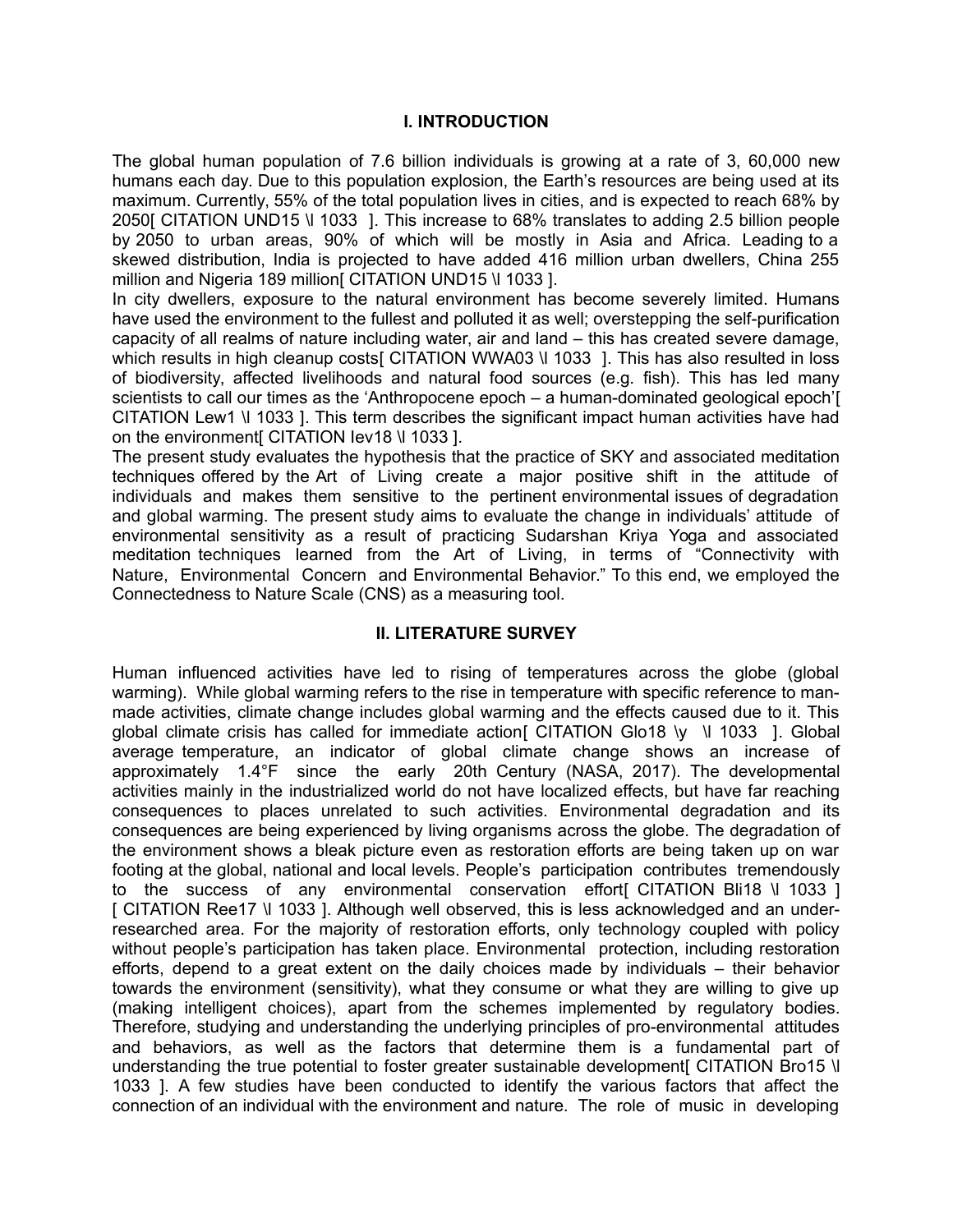the values of conservation has been discussed [CITATION Tur04 \l 1033 ]; quantitative studies have explored the significant and meaningful relationship between friluftsliv, operationally defined as Scandinavian/Norwegian philosophy of nature-based outdoor recreation participation, and environmental connectedness CITATION McC18 \l 1033 ] recreation participation, and environmental connectedness [CITATION McC18 \l 1033 ] [ CITATION Bee13 \l 1033 ]. Celikyay and Uzun[ CITATION Cel07 \l 1033 ] state that environmental law is only the beginning of the environmental protection process. It consists only a theoretical framework with some rules for environmental protection. To achieve good governance for environmental protection, environmentally sensitive local administrations and communities are essential. In a case study on Raja-yoga (based on the eight-fold path of yoga that emphasizes the benefits of meditation for spiritual self-realization and the purposeful evolution of consciousness), it was mentioned that spiritual values are the core of sustainable life and depletion in these values causes the social issues. The results claim that Raja-yoga practice develops the spiritual values and this leads to a disciplined and positive life resulting in a positive impact on nature and environment; results further state that environmental sustainability  $\int$  CITATION htt \l 1033 \ 1 is deeply associated with the spiritual sustenance and we need to address many of these environmental issues at the spiritual level[ CITATION Pil14 \l 1033 ]. Another research study showed how sustainable consumption was achieved through spiritual practices<sup>[</sup> CITATION Sub13 \l 1033 ]. Kals et al.[ CITATION Kal99 \l 1033 ] showed the significance of emotional affinity toward nature for protecting the environment and nature. Witt et al. [ CITATION Wit14 \l 1033 ] reported that inner growth and contemporary spirituality was associated with connectedness with nature and willingness to change and more sustainable lifestyles; while focus on money and secular materialism is associated with instrumentalism. Apart from teenagers and adults, studies have also been carried out with school children as subjects in order to develop a tool that could indicate or predict long-term environmental interest and the development of a conservation ethic among children [ CITATION Che12 \l 1033 ].

The Art of Living is an international not-for-profit educational and humanitarian organization founded in 1981. It has been conducting workshops to teach yoga, pranayama, meditation, Sudarshan Kriya Yoga (SKY) and human values for more than 37 years (Art of Living). The techniques taught by the Art of Living have been instrumental in transforming the lives of millions in 155 countries around the globe. Through these techniques people experience reduced stress, enhanced wellbeing, happiness, peace of mind and improved mental and physical health. This sensitivity and responsibility for the environment has also been observed to be heightened in individuals who practice techniques including Sudarshan Kriya Yoga and meditation techniques. It is also observed that they also gradually adopt a more eco-friendly lifestyle. This is evident by the multitude of environmental initiatives initiated by the volunteers of the Art of Living. For example, Art of Living volunteers have nurtured close to 55 million saplings globally, including planting a record 9.6 million saplings in the year 2008 as part of the Mission Green Earth (Art of Living). Art of Living volunteers, along with scientific experts, have also initiated holistic river rejuvenation (restoring the activity of the river) work for 41 rivers in India, consisting of desilting and cleanup of water bodies like ponds, lakes and rivers, riverine ecosystem development, construction of check-dams and water pools, practice of zero budget natural farming, among others. This multipronged approach has led to flowing of dried-up streams, rivers apart from water level rise in dried-up bore-wells and open wells relieving villagers from water scarcity and drought, and increased agricultural outputs. Apart from India, Art of Living volunteers are engaged in several environmental initiatives around the world. The visible success of these projects in a short time with limited resources can be attributed to extensive participation from thousands of volunteers and community who have undergone Art of Living Programs and awareness camps. Taking up such huge tasks with wide-scope and a large-scale by volunteers is only possible when one feels the connectivity with nature.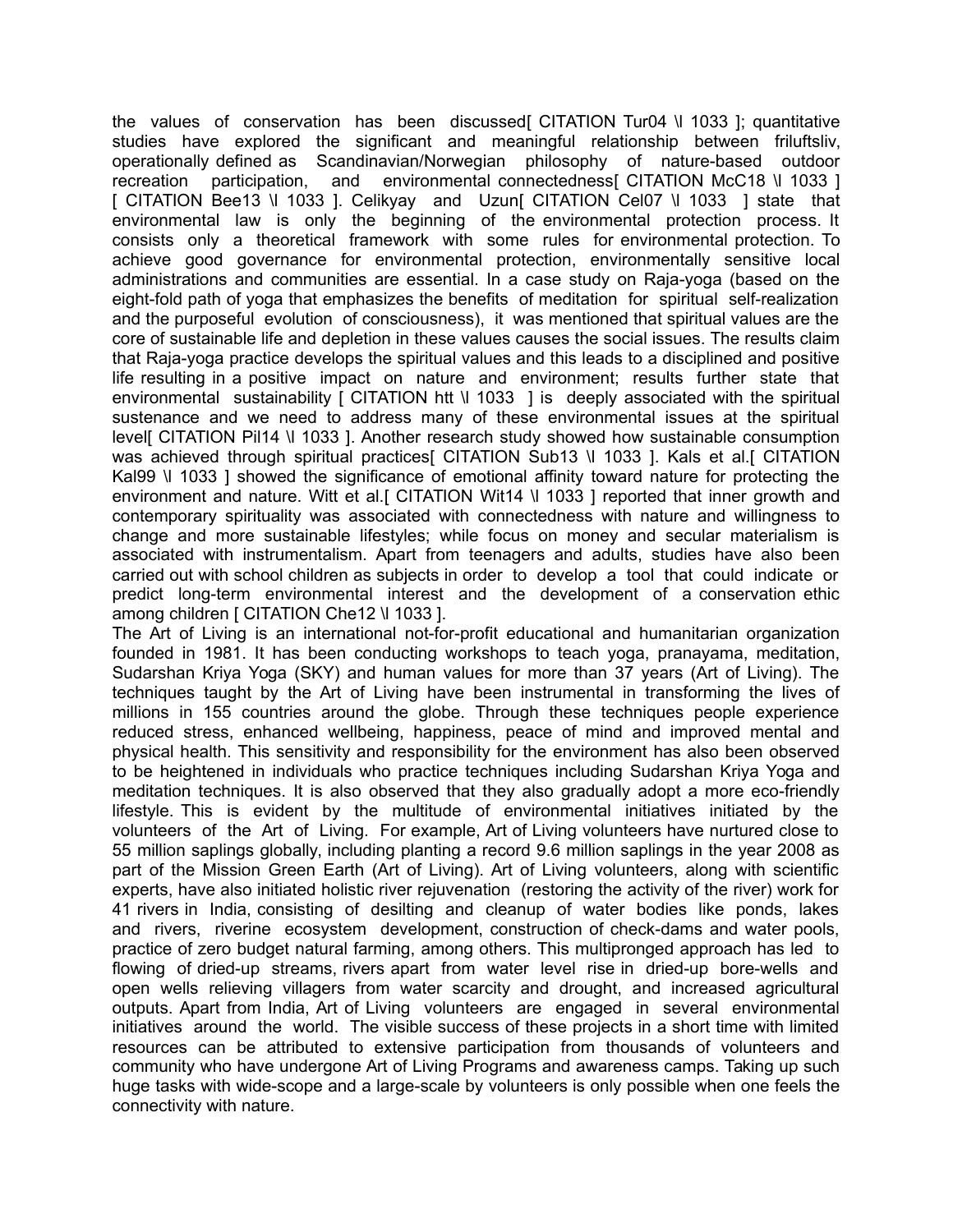These spiritual practices including yoga, pranayama (breathing techniques), Sudarshan Kriya Yoga and associated meditation techniques are gaining popularity as evident from the presence of the Art of Living in more than 155 countries, with close to 370 million people already been positively impacted. It has been observed anecdotally that this is mainly due to the fact that individuals who have undergone such spiritual practices not only feel that they have improved mental and physical health, but also have a greater connection with protecting and conserving the environment (environmental concern) and making eco-friendly and sustainable living choices (environmental behavior). With more than 100 publications, research on SKY with respect to reduction in stress-induced hormones and responses has been undertaken from the late 1990s. Yogic breathing, defined by Zope and Zope as a manipulation of breath movement, has been shown to positively affect immune function, autonomic nervous system imbalances, and psychological or stress-related disorders. Sudarshan Kriya Yoga (SKY) is a type of cyclical controlled breathing practice with roots in traditional yoga that provides relief for depression (Zope and Zope, 2013). It is a unique rhythmical breathing technique, and along with Ujjayi breathing (breathing against airway resistance) and Bhastrika (forceful nasal breathing) form the Sudarshan Kriya Yoga (SKY) <sup>[23]</sup>. Numerous researchers have demonstrated significant improvements in psychological and physiological outcomes with SKY in adults, including decreases in clinical and subclinical anxiety and depression, subjective stress, post – traumatic stress symptoms, impulsivity, tobacco use, among others. It helps to increase level of calmness, mental focus, regulation on emotions and, in other words the overall wellbeing CITATION Gol16 \l 1033 ]. During various anti-stress programs in several populations, SKY has demonstrated significantly reduced anxiety scores, indicating stabilization of mental activity, enhanced brain function, and resiliency to stress[ CITATION Zop13 \l 1033 ]. The first and foremost principle of environmentalism (concern and action taken to protect the environment) is 'everything is interconnected'[ CITATION Agn14 \l 1033 ]. Through the experience of the Art of Living, it has been observed that this sensitivity is something everyone has within but only gets expressed in one's actions when they meditate regularly. "The Nature and the environment are very delicate and sensitive. In order to grasp their delicate nature we need to have sensitivity within ourselves" (Learn to Care for the Environment. 2016). The sensitivity and connectivity that our ancient civilizations had with nature and the environment, is now witnessing a downward spiral, even though exposure to the natural environment plays a key role in human development: physical, emotional and intellectual, with the environment even impacting the gene expression CITATION Mul17 \l 1033 ].

People's participation is a key component of environment conservation, as discussed. Attempts are being made to provide theories to explain the development of different attitudes, such as the New Environmental Paradigm that focuses on the relationship between people and nature, and sees humans as a part of the natural environment CITATION Dun00 \l 1033 ][ CITATION Dun78 \l 1033 ]. Psychologists have developed several explicit measures of connection with nature, such as the Inclusion of Nature in Self (INS)[ CITATION Sch01 \l 1033 ], Environmental Identity (EID)[ CITATION Cla03 \l 1033 ], Connectedness to Nature (CTN)[ CITATION May04 \l 1033 ], and Nature Relatedness (NR)[ CITATION Nis09 \l 1033 ]. It is equally important to identify factors that enhance connection and care towards environment in people. Identification of these attributes and encouraging their practice has to be an important part of environmental conservation efforts.

#### **III. PROPOSED METHODOLOGY AND DISCUSSION**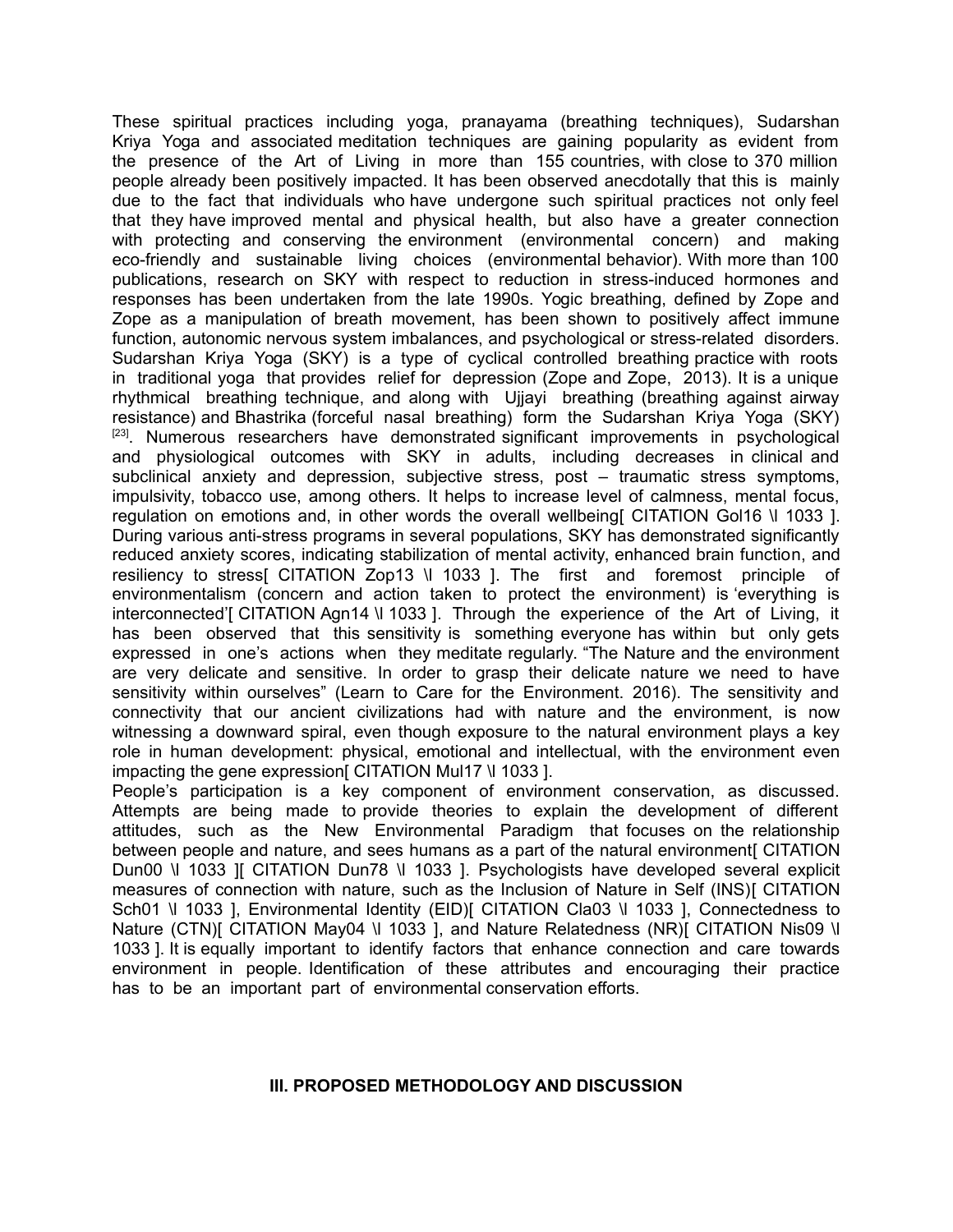### **Study Population**

This assessment was carried out on 1200 subjects from 32 countries across the globe, between the age group of 18-70 years, all who had undergone the Sudarshan Kriya Yoga (SKY) and associated meditation techniques of the Art of Living. Assessments were conducted in person and also through digital links using social media. For in person assessment, subjects were randomly selected from visitors, various program participants and residents in The Art of Living International Center.

The Connectedness to Nature Scale (CNS) was used as a tool for assessment. We chose to use this scale as it can effectively predict environmental behaviors (Mayer and Frantz, 2004) (Mayer, Frantz and Bruehlman-Senecal, 2009). Dutcher et al. [ CITATION Dut07 \l 1033 ] proposed that environmental concern and behavior are a function of a sense of connectivity with nature, i.e. Environmental values result from developing connectivity with nature. When an individual is connected to nature, a sense of boundaries between, nature and others tend to be less strong, and this can be operationally defined and quantified, thus creating the CNS. Using this a survey was conducted wherein the respondents (landowners) showed a high level of connectivity with nature, and connectivity was associated with a significant and positive relationship to environmental concern and environmental behavior in multiple regression models.

#### **Concept Measurement**

Demographic and other personal details were followed by the sociometric parameters of Connectedness to Nature Scale [CITATION Dut07 \l 1033 ] that consisted of 16 questions –

- 1. Connectivity with nature this comprised of five questions that were designed to determine the extent to which the survey participants experienced a sense of connectivity with the natural environment. Four of the five questions used the Likert response categories that ranged from strongly disagree to strongly agree and were scored from one to five respectively. The fifth question's response was scored from one to three.
- 2. Environmental concern this parameter was operationalized by five questions[ CITATION Ell97 \l 1033 ]. Each of the five items was scored using a 5-point Likert scale of agreement.
- 3. Environmental behavior a series of six yes/no-based questions were used to measure this parameter[ CITATION Lul93 \l 1033 ].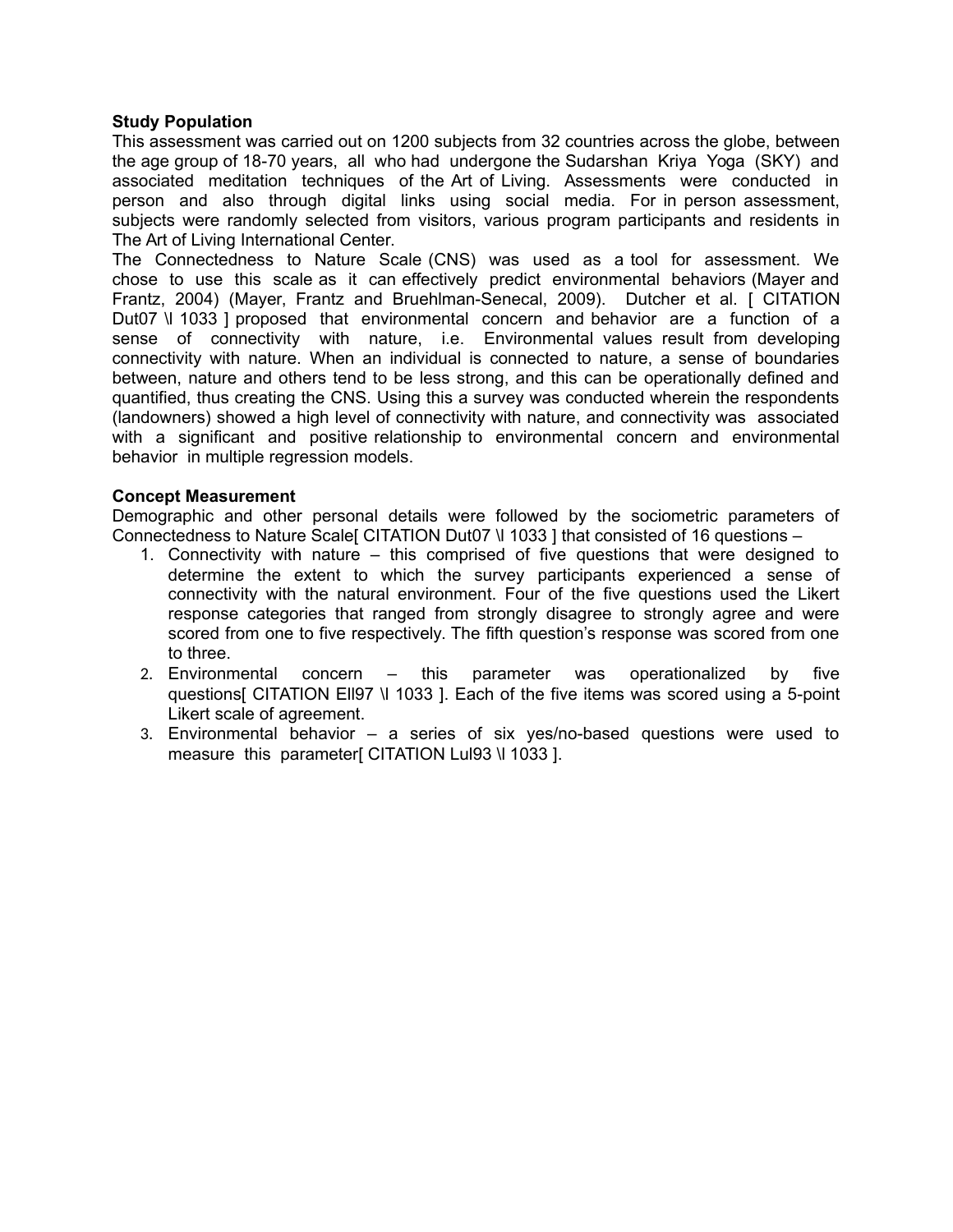| Connectivity with nature      | 1) I see myself as part of a larger whole in which everything is connected by a common    |  |  |  |  |
|-------------------------------|-------------------------------------------------------------------------------------------|--|--|--|--|
|                               | essence.                                                                                  |  |  |  |  |
|                               | 2) I feel a sense of oneness with nature.                                                 |  |  |  |  |
|                               | 3) The world is not merely around us but within us.                                       |  |  |  |  |
|                               | 4) I never feel a personal bond with things in my natural surroundings, like trees, a     |  |  |  |  |
|                               | stream, wildlife, or a view on the horizon.                                               |  |  |  |  |
|                               | 5) Self-and-nature circles.                                                               |  |  |  |  |
| <b>Environmental concern</b>  | 1) If things continue on their present course, we will soon experience a major ecological |  |  |  |  |
|                               | catastrophe.                                                                              |  |  |  |  |
|                               | 2) The problems of the environment are not as bad as most people think.                   |  |  |  |  |
|                               | 3) We are fast (quickly) using up the world's natural resources.                          |  |  |  |  |
|                               | 4) People worry too much about human progress harming the environment.                    |  |  |  |  |
|                               | 5) We are spending too little money on improving and protecting the environment.          |  |  |  |  |
| <b>Environmental behavior</b> | Have you or members of your household: 1) Contributed money time to an environmental      |  |  |  |  |
|                               | or wildlife conservation group?                                                           |  |  |  |  |
|                               | Have you or members of your household: 2) Stopped buying a product because it caused      |  |  |  |  |
|                               | environmental problems?                                                                   |  |  |  |  |
|                               | Have you or members of your household: 3) Attended a public hearing or meeting about      |  |  |  |  |
|                               | the environment?                                                                          |  |  |  |  |
|                               | Have you or members of your household: 4) Contacted a government agency to get            |  |  |  |  |
|                               | information or complain about an environmental problem?                                   |  |  |  |  |
|                               | Have you or members of your household: 5) Voted for or against a political candidate, in  |  |  |  |  |
|                               | part, because of his or her position on the environment?                                  |  |  |  |  |
|                               | Have you or members of your household: 6) Changed your behavior in any way because        |  |  |  |  |
|                               | of your concern for the environment?                                                      |  |  |  |  |

Table 1: Sociometric Parameters - Connectedness to Nature Scale

These three sections consist of five, five and six questions respectively as mentioned (Table 1). Subjects were required to respond to these 16 questions on the basis of their experiences before and after undergoing the Art of Living workshops.

Total respondents were 1200; however since not all participants responded to each question, the number of respondents for each question was different. The subjects were randomly selected from the total population of people who have undergone SKY and associated meditation.

Student t test (two tailed paired t-test) was run on the data to analyze the shift between pre and post responses. Chi square analysis was carried out to determine if the years of practice made a difference to environmental connection and sensitivity.

The significant improvement in the sociometric parameters in subjects who underwent the SKY and associated meditation techniques offered by the Art of Living suggest that these practices play a pivotal role in peoples' participation in environmental restoration efforts. SKY, a breath-based technique's role in improving majority of the subjects' connectivity, perception and sensitivity for the environment is in accordance with many of the studies where breathing techniques are known to and regularly recommended for relaxation, stress management, control of psycho physiological states, and to improve organ function [ CITATION Mes14 \l 1033 ].

This reduction in anxiety due to the practice of the SKY, meditation and breathing techniques, helps one experience a peaceful state of mind, a pre-requisite as one can say, to develop that sensitivity to things around you, including your environment and nature on the whole. SKY has also been shown to reduce stress, anxiety and impulsive behavior. It also increases happiness and calms the mind. Several research studies have also shown that breathing techniques and meditation increases awareness[ CITATION Har17 \l 1033 ][ CITATION Des \l 1033 ][ CITATION Wal06 \l 1033 ]. This sense of awareness is both towards the self and to their surroundings. These practices have also been shown to increase happiness, empathy and a sense of connectedness – however this has been more explored for human interactions. We have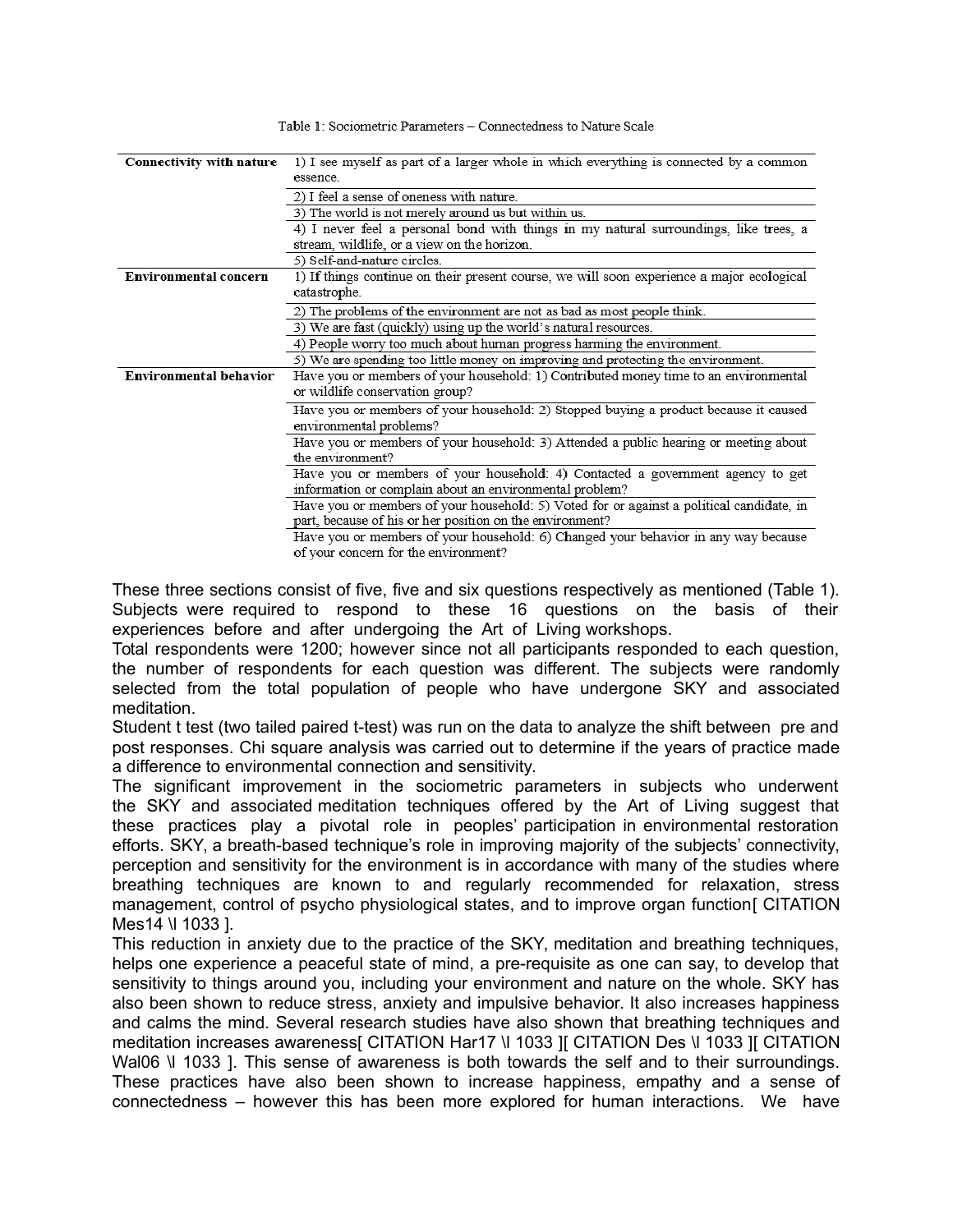successfully shown that practice of SKY and associated meditation techniques also positively impact the sense of connectedness with the environment as well.

A large body of research demonstrating that connectedness to nature is an important predictor of environmentally responsible behavior is also available [ CITATION Fra14 \l 1033 ]. The degree to which humans feel connected to nature determines their attitude towards issues related to the environment[ CITATION Sch04 \l 1033 ]. The change of individual behaviors and lifestyles is generally considered to be of vital importance for making the transition to a sustainable society [ CITATION Lei06 \l 1033 ][ CITATION Ste09 \l 1033 ] [ CITATION Ass10 \l 1033 ].In the present study, the significant change in the various parameters of the Connectedness to Nature scale before and after undergoing the Sudarshan Kriya Yoga (SKY) and associated meditation techniques offered through the Art of Living indicates that these techniques can not only bring a positive change to an individual's health and personal life but also to their surrounding as well. A variety of factors have shown to play a role in the development of connection to nature including contact with the natural world, childhood experience, certain interventions and socio-cultural status[ CITATION ZyI14 \l 1033 ]. Connection to nature may be an important influence on other environmental behaviors, practices and beliefs.

# **IV. RESULTS**

The results in this study were analyzed for the effect of Sudarshan Kriya Yoga and associated meditation techniques on the sociometric parameters of Connectivity with nature, Environmental concern and Environmental behavior. 1200 subjects were randomly selected for the assessment as they had undergone Sudarshan Kriya Yoga and associated meditation techniques offered by Art of Living. The sample size and therefore the degrees of freedom varied for each statement depending on the number of respondents for the same. 90% respondents were from India and rest from the other countries. 90% of participants had undergone SKY and associated meditation techniques and 10% had undergone only SKY.

The Connectedness to Nature Scale was significantly and positively associated with both environmental concern and environmental behavior. The survey respondents generally indicated a high level of connectivity with nature. Analysis of our results revealed a significant change using the Student's t-test at  $\alpha = 0.05$  (Table 2), in the attitude of participants who underwent Sudarshan Kriya Yoga and associated meditation techniques. This is evident from their response to questions related to Connectivity with nature, Environmental concern and Environmental behavior.

The questions for Connectivity with nature mainly comprised of those relating to an individual's attitude and response to nature (Table 1).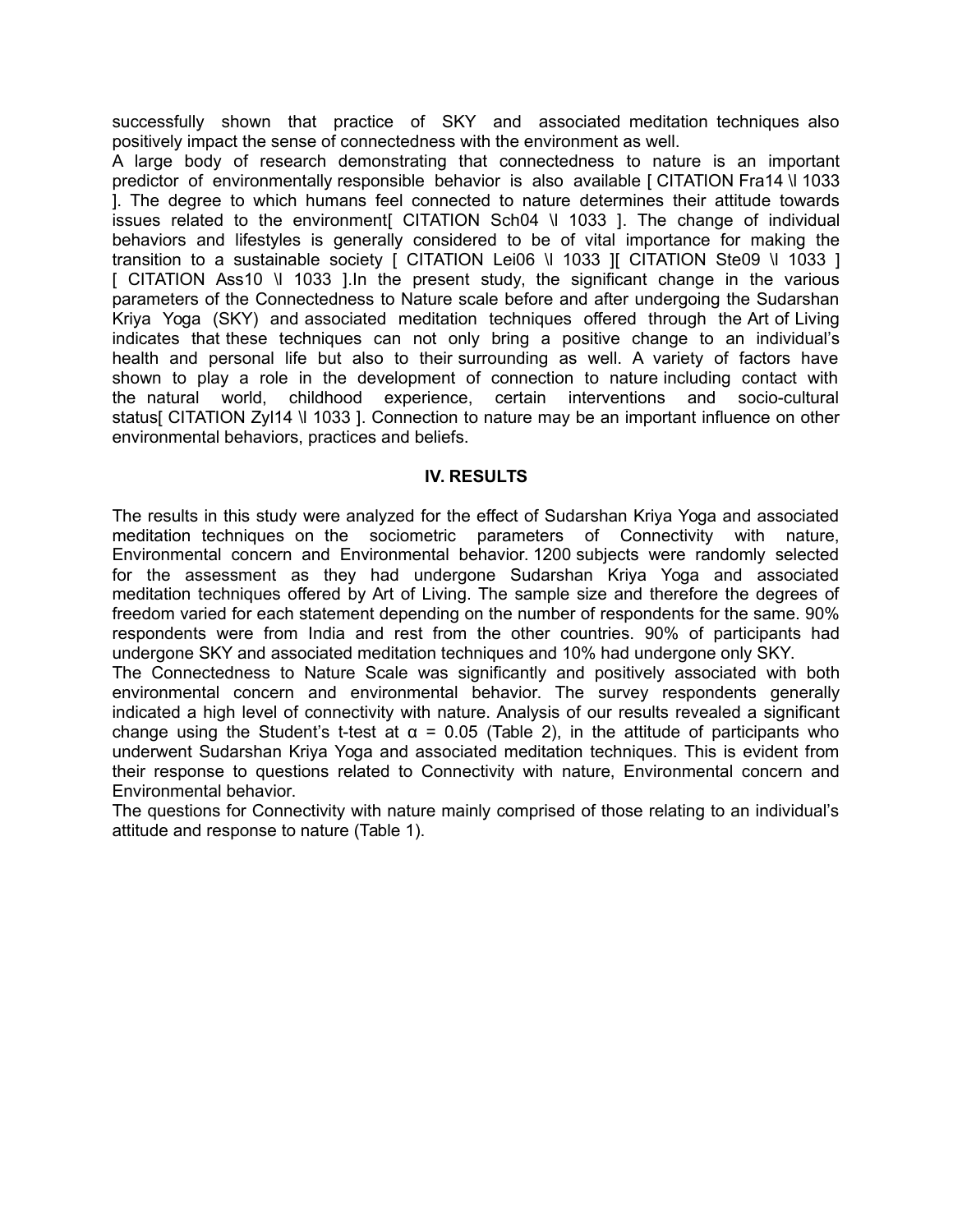Table 2: Paired t-test Results of responses of subjects before and after Art of Living programs (Sudarshan Kriya Yoga and associated meditation techniques)

| <b>Statements</b>                                          | Shift in Likert Scale response |                | P Value ( $\alpha$ = 0.05) |
|------------------------------------------------------------|--------------------------------|----------------|----------------------------|
|                                                            | <b>Pre</b>                     | Post           |                            |
| <b>OVERALL TWO DOMAINS CONNECTIVITY</b>                    |                                |                | $0.00158 \times 10^{-172}$ |
| WITH NATURE AND ENVIRONMENTAL                              |                                |                |                            |
| <b>CONCERN</b>                                             |                                |                |                            |
| <b>DOMAIN WISE</b>                                         |                                |                |                            |
| <b>Connectivity with Nature (First Four Questions)</b>     |                                |                | $0.00823 \times 10^{-204}$ |
| <b>Environmental Concern</b>                               |                                |                | $0.00323 \times 10^{-78}$  |
| <b>INDIVIDUAL</b>                                          |                                |                |                            |
| <b>Connectivity with Nature</b>                            |                                |                |                            |
| 1) I see myself as part of a larger whole in which         | 3                              | 5              | $0.0079 \times 10^{-195}$  |
| everything is connected by a common essence.               |                                |                |                            |
| 2) I feel a sense of oneness with nature.                  | 3                              | 5              | $0.00125 \times 10^{-175}$ |
| 3) The world is not merely around us but within us.        | 3                              | 5              | $0.00282 \times 10^{-216}$ |
| 4) I never feel a personal bond with things in my natural  | 3                              | 3              | $0.00247 \times 10^{-19}$  |
| surroundings, like trees, a stream, wildlife, or a view on |                                |                |                            |
| the horizon.                                               |                                |                |                            |
| 5) Self and Nature circles.                                | 1                              | 3              | $0.00405 \times 10^{-205}$ |
| <b>Environmental Concern</b>                               |                                |                |                            |
| 1) If things continue on their present course, we will     | $\overline{4}$                 | 5              | $0.00143 \times 10^{-83}$  |
| soon experience a major ecological catastrophe.            |                                |                |                            |
| 2) The problems of the environment are not as bad as       | 3                              | 3              | $0.013^{NS}$               |
| most people think.                                         |                                |                |                            |
| 3) We are fast (quickly) using up the world's natural      | $\overline{4}$                 | 5              | $0.00327 \times 10^{-65}$  |
| resources.                                                 |                                |                |                            |
| 4) People worry too much about human progress              | 3                              | $\overline{4}$ | $0.00306 \times 10^{-30}$  |
| harming the environment.                                   |                                |                |                            |
| 5) We are spending too little money on improving and       | $\overline{4}$                 | 5              | $0.00495 \times 10^{-70}$  |
| protecting the environment.                                |                                |                |                            |

Likert Scale response:  $1 =$ Strongly Disagree;  $2 =$ Mostly Agree;  $3 =$ Neither Agree Neither Disagree;  $4 =$ Mostly Agree; 5 = Strongly Agree

The significant change ( $\alpha$  = 0.05) was evident from the P value which was  $\leq$  0.05 (0.00823 x 10-204) (for the first four questions with five options on the Likert scale) and 0.00404 x 10-205 (for the last question with three options) (Table 2). The Connectivity with Nature section revealed, for a majority of responses, a shift in attitude of the subjects from Neither Agree Neither Disagree to Strongly Agree. Figure 1 shows the percentage change in participants' response to the questions on Connectivity with nature (before and after undergoing the Art of Living workshops) for the Strongly Agree category (first four questions) and Mostly Agree category (fifth question). In case of Environmental Concern, the domain P value at  $α = 0.05$  was 0.00323 x 10-78. This is a clear indication of the shift in response from the Disagree categories to Agree (Table 2). Figure 2 shows the percentage change in participants' response to the questions on Environmental concern (before and after undergoing the Art of Living workshops) for the Strongly Agree category. For the third parameter of Environmental Behavior where responses were in the form of Yes and No (six questions) and calculated as change in percentage, a stark increase in the post assessment responses was observed for the Yes response which was  $\geq 50\%$  of the pre responses, as depicted in Figure 3.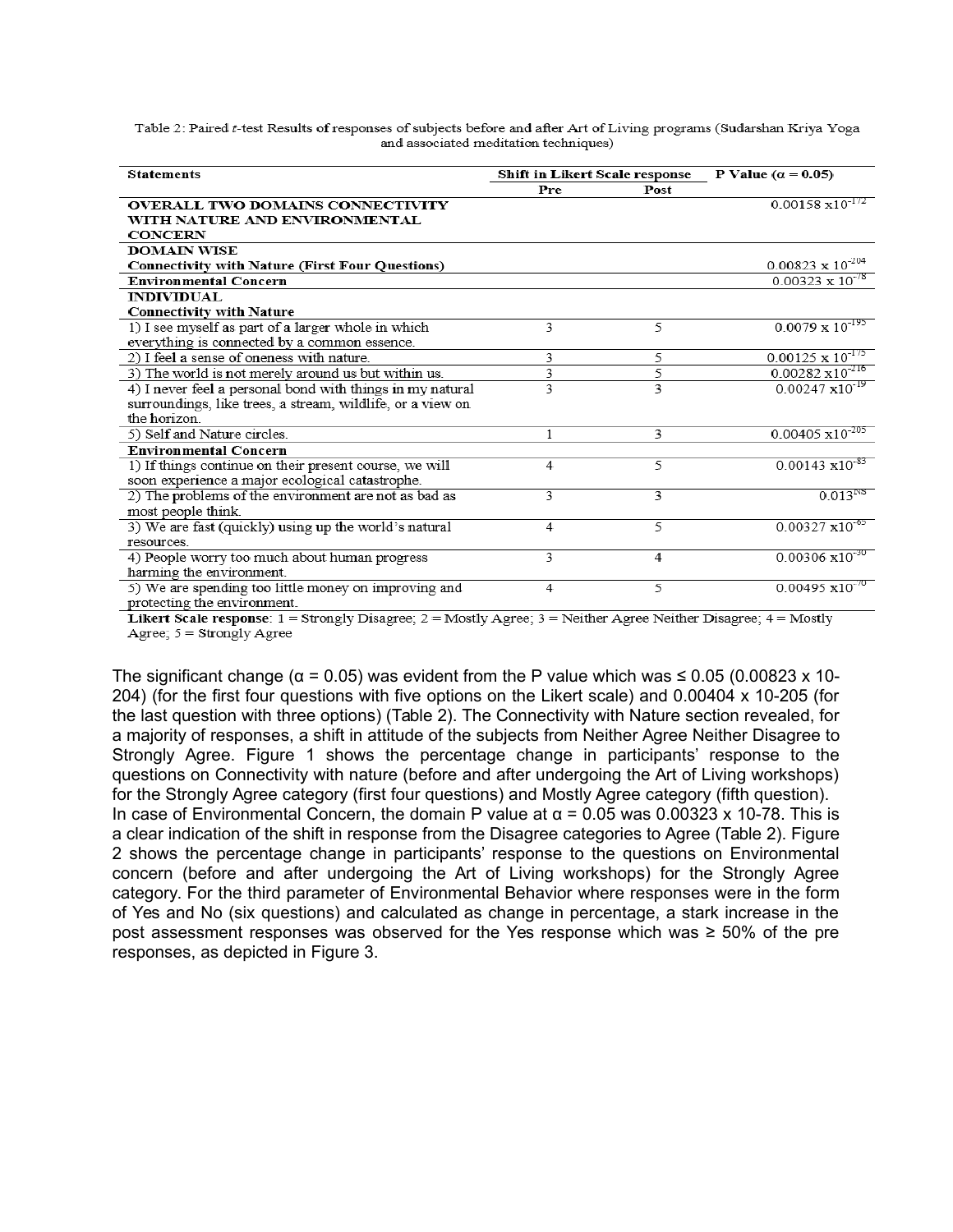The overall domain P value including the nine questions of Connectivity with nature and Environmental concern was 0.00158 x10<sup>-172</sup> at  $\alpha$  = 0.05 level of significance (Table 2).



Connectivity with nature

Figure 1: Changes in responses of subjects' to the Connectivity with Nature questions, pre and post Sudarshan Kriya Yoga and associated meditation techniques. The changes for the Likert Scale 'Strongly Agree' category have been highlighted.



#### **Environmental concern**

Figure 2: Changes in responses of subjects' to the Environmental Concern questions, pre and post Sudarshan Kriya Yoga and associated meditation techniques. The changes for the Likert Scale 'Strongly Agree' category (except for question 2) have been highlighted.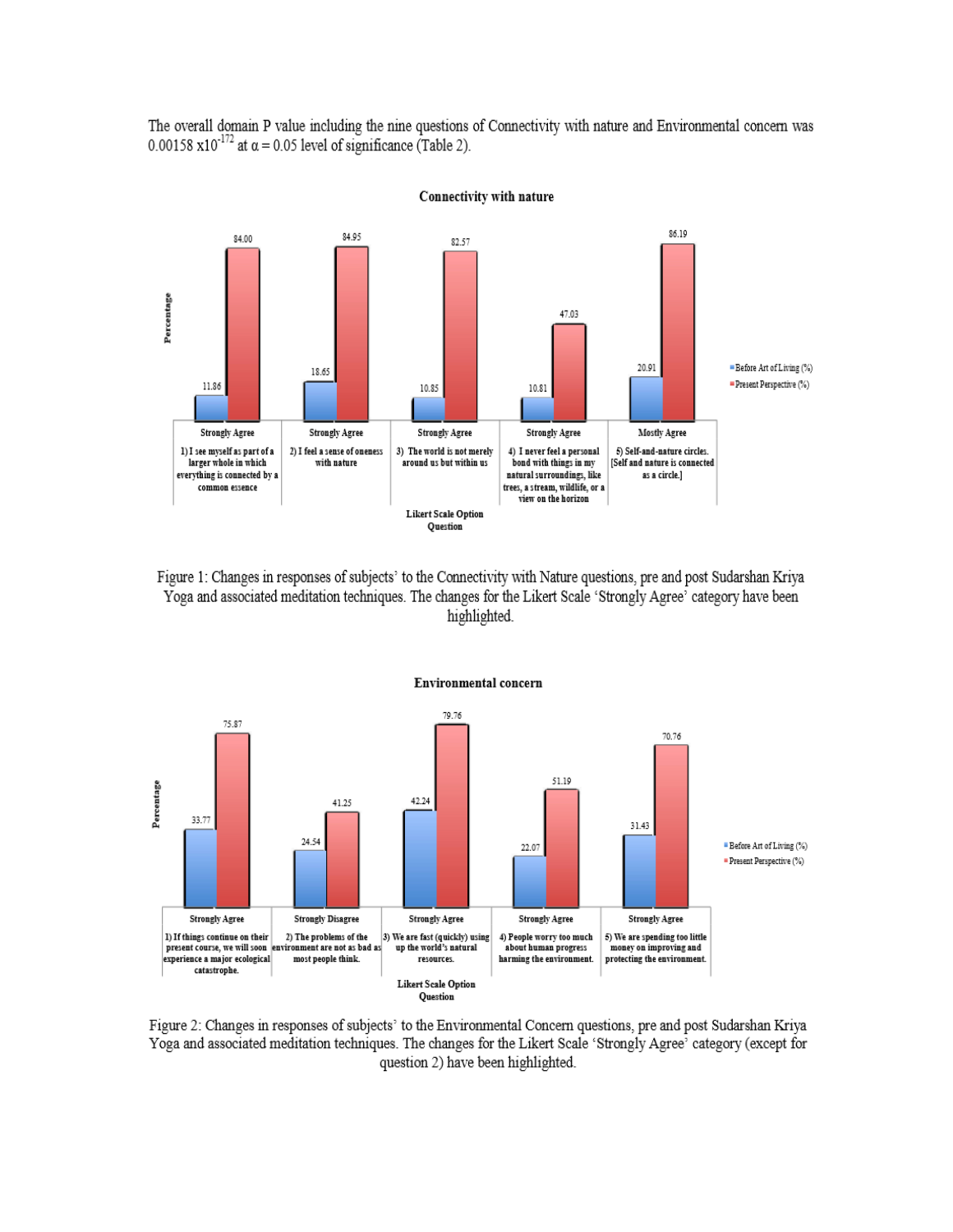#### **Environmental behavior**



Figure 3: Changes in responses of subjects' to the questions on Environmental Behavior, where subjects were asked if "Have you or members of your household" followed by the aforementioned six questions. Only changes in the proportion of the Yes response (%) has been highlighted here for pre and post Sudarshan Kriya Yoga and associated meditation techniques.

| Table 3: Chi Square test results of subjects' response with respect to their years of practice after having undergone the |  |  |
|---------------------------------------------------------------------------------------------------------------------------|--|--|
| Sudarshan Kriva Yoga and associate meditation techniques. Only significant responses have been highlighted here.          |  |  |

| Category                        | Question                                               | Chi Square<br>calculated | Chi Square<br>critical<br>(a, df) |
|---------------------------------|--------------------------------------------------------|--------------------------|-----------------------------------|
| <b>Connectivity with Nature</b> | Q1) I see myself as part of a larger whole in which    | 15.74                    | 15.50                             |
|                                 | everything is connected by a common essence            |                          | (0.05, 8)                         |
|                                 | Q5) Self and nature circles                            | 10.16                    | 9.48                              |
|                                 |                                                        |                          | (0.05, 4)                         |
| <b>Environmental Concern</b>    | Q2) The problems of the environment are not as bad as  | 19.52                    | 15.50                             |
|                                 | most people think                                      |                          | (0.05, 8)                         |
|                                 | Q3) We are fast (quickly) using up the world's natural | 16.08                    | 15.50                             |
|                                 | resources                                              |                          | (0.05, 8)                         |
| <b>Environmental Behavior</b>   | Q2) Have you or members of your household Stopped      | 9.72                     | 5.99                              |
|                                 | buying a product because it caused environmental       |                          | (0.05, 2)                         |
|                                 | problems                                               |                          |                                   |

A Chi-square analysis (Table 3) for the following statements revealed that the number of years of practice was positively correlated to the subjects' environmental connection, concern and behavior. The results mentioned in the table show a general trend that greater than three years of spiritual practices make people more sensitive to their environment. This strengthens our hypothesis that spiritual practices make people sensitive to their environment; in their attitude as well as in making sustainable choices; choices that satisfy their needs without compromising the needs of the future generations.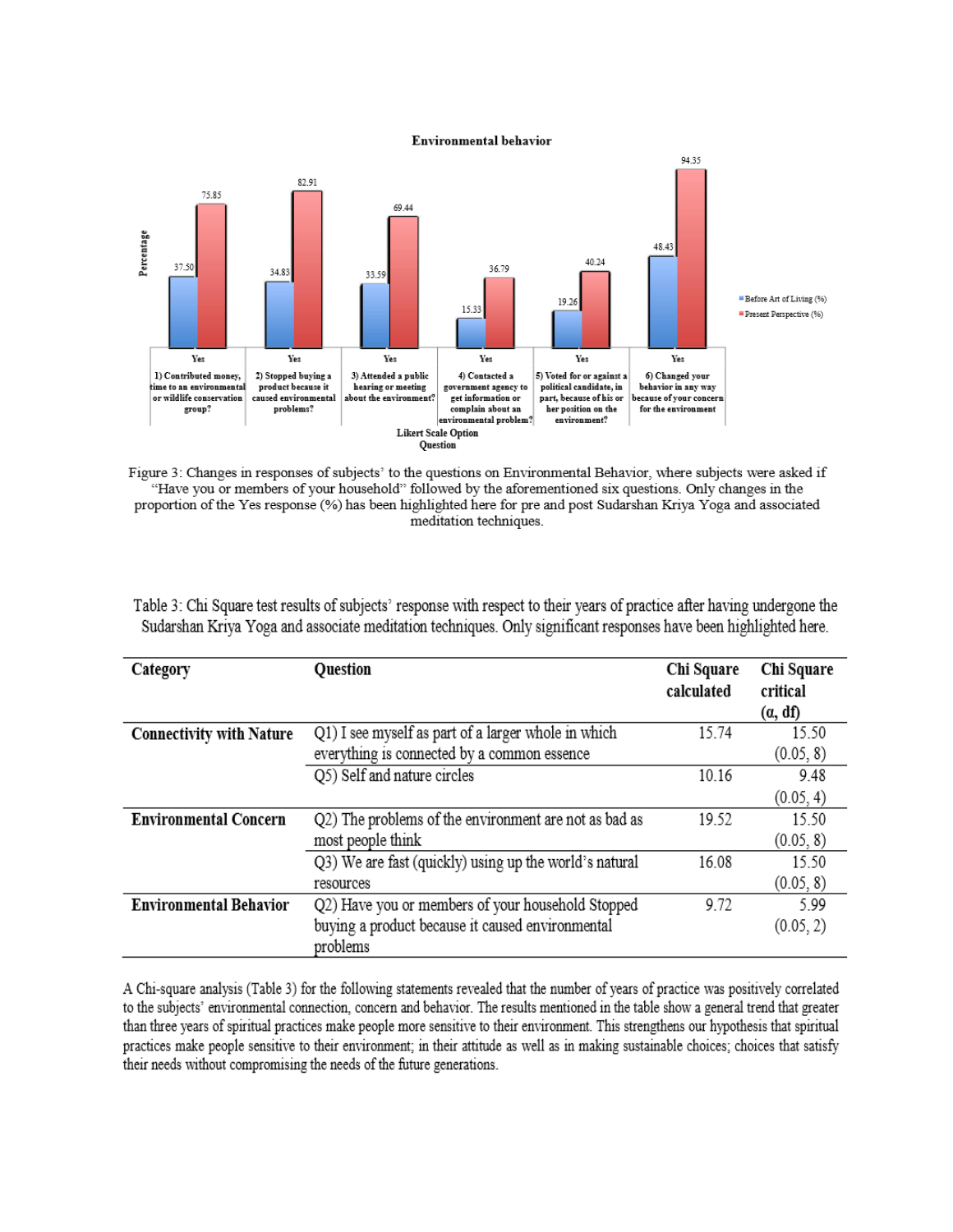# **V. CONCLUSIONS**

In this study, we show that individual sensitivity and care towards environment is positively impacted by practices like the Sudarshan Kriya Yoga, and associated meditation and breathing techniques. A marked and significant improvement in the Sociometric parameters of Connectivity with nature, Environmental concern and Environmental behavior scales was observed as hypothesized in the practitioners of SKY and associated meditation techniques before and after practice. This improvement indicates the positive impact of SKY and associated meditation techniques on the attitude of concern and sensitivity for environmental issues and nature as a whole. This can be attributed to the overall improvement in health and well-being, happiness and greater peace of mind which in turn leads to increased empathy, connectedness and awareness, both towards oneself and one's surroundings.

These results are very significant as people's participation is an important, but often overlooked component of environmental conservation efforts. Similar studies suggesting an improvement in human behavior after practicing yoga, pranayama and meditation are gaining popularity, and are contributing immensely in understanding and exploring the crucial role peoples' participation play in making environmental restoration efforts sustainable. The increased connectivity with nature and environment after SKY and associated meditation techniques have a role to play in the success of environmental restoration efforts taken up by Art of Living, which are completely volunteer driven and community based. Results indicate that after undergoing the Art of Living workshops participants experienced an increased sense of connection with nature, and their concern and behavior for the environment showed a positive change. SKY and associated meditation techniques have the potential to become a powerful adjunct strategy for environmental conservation along with policy and technology.

# **REFERENCES**

- 1. *Global Climate Action Summit.* Moscone Center South in San Francisco, California., September 12-14, 2018 https://www.globalclimateactionsummit.org/call-to-action/.
- 2. Agnihotri K., and Tripathi R., M.K. and Rahman, Z. Eds. 2004. "Business Sustainability: Key Issues, Challenges Faced and Strategies Adopted." Edited by Research and Sustainable Business. IIT Roorkee, 2014.
- 3. Assadourian, E., In Starke, L., In Mastny, L. and Worldwatch Institute. "State of the world, 2010: Transforming cultures: from consumerism to sustainability: a Worldwatch Institute report on progress toward a sustainable society." 2010.
- 4. Blicharska, M. and Rönnbäck P. "What factors enable or hinder engagement of civil society in ecosystem management? The case of 'pike factories' and wetland restoration in Sweden." *Journal of Environmental Planning and Management* 61, no. 5-6 (2018): 950-969.
- 5. Bronfman, N. C., Cisternas, P. C., López-Vázquez, E., de la Maza, C., and Oyanedel, J. C. "Understanding Attitudes and Pro-Environmental Behaviors in a Chilean Community ." *Sustainability* 7, no. 10 (2015): 14133-14152.
- 6. Celikyay, S., and Uzun, N. " Major Components of Environmental Protection Process." 5th WSEAS International Conference on ENVIRONMENT, ECOSYSTEMS and DEVELOPMENT, Tenerife, Spain, December 14-16, 2007. 245-250.
- 7. Cheng, J.C H., and Monroe, M. C. "Connection to Nature: Children's Affective Attitude Toward Nature." *Environment and Behavior* 44, no. 1 (2012): 31-49.
- 8. Clayton, S. "Environmental identity: A conceptual and operational definition." *Identity and the natural environment* , 2003: 45-65.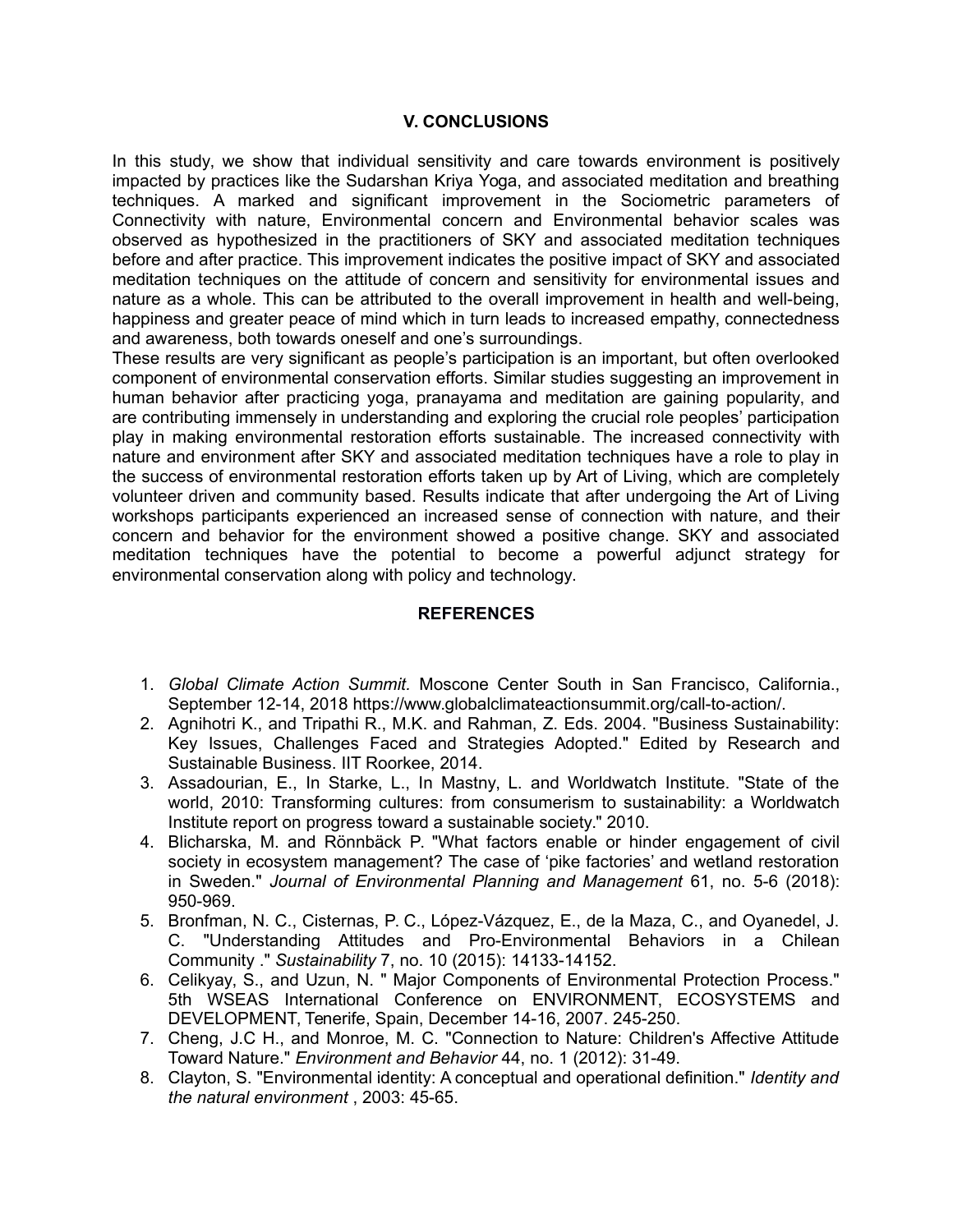- 9. Desbordes, G., Gard, T., Hoge, E. A., Hölzel, B. K., Kerr, C., Lazar, S. W., Olendzki, A., and Vago, D. R. "Moving beyond mindfulness: defining equanimity as an outcome measure in meditation and contemplative research." *Mindfulness* 6, no. 2: 356-372.
- 10. Dunlap, R. E., and Van Liere, K. D. "The "new environmental paradigm: A proposed measuring instrument and preliminary results." *Journal of Environmental Education* 9, no. 4 (1978): 10-19.
- 11. Dunlap, R. E., Van Liere, K. D., Mertig, A. G., and Jones, R. E. "Measuring endorsement of the new ecological paradigm: A revised NEP scale." *Journal of Social Issues* 56, no. 3 (2000): 425-442.
- 12. Dutcher, D. D., Finley, J. C., Luloff, A. E., and Johnson, J. B. "Connectivity with Nature as a Measure of Environmental Values." *Environment and Behavior* 39, no. 4 (2007): 474-493.
- 13. Ellis, R. J., and F. Thompson. "Culture and the environment in the Pacific Northwest." *American Political Science Review* 91, no. 4 (1997): 885-897.
- 14. Frantz, M. P. C., and F. S. Mayer. "The Importance of Connection to Nature in Assessing Environmental Education Programs." *Studies in Educational Evaluation* 41 (2014): 85- 89.
- 15. Goldstein, M. R., et al. "Improvements in well-being and vagal tone following a yogic breathing-based life skills workshop in young adults: two open trial pilot studies." *International Journal of Yoga* 9, no. 1 (2016): 20-26.
- 16. H., Beery T. " Nordic in nature: friluftsliv and environmental connectedness ." *Environmental Education Research* 19, no. 1 (2013): 94-117.
- 17. Hartkamp, M., and I. M. Thorton. "Meditation, Cognitive Flexibility and Well-Being." *Journal of Cognitive Enhancement* 1, no. 2 (2017): 182-196.
- 18. "http://www.rajayogis.net/content/raja-yoga."
- 19. "https://www.artofliving.org/in-en/environmental-sustainability/tree-plantation."
- 20. Ievdokymov, V., Oliinyk, O., Grytsyshen, D., Ksendzuk, V., and Nord, G. "The New Geological Epoch, "Anthropocene," as a Result of Human Economic Activity." *Comparative Economic Research* 21, no. 3 (2018): 131-149.
- 21. Kals, E., D. Schumacher, and L. Montada. "Emotional Affinity toward Nature as a Motivational Basis to Protect Nature." *Environment and Behavior* 31, no. 2 (1999): 178- 202.
- 22. Leiserowitz, A. A., R. W. Kates, and T. M. Parris. "Sustainability Values, Attitudes, and Behaviors: A Review of Multinational and Global Trends." *Annual Review of Environment and Resources*, 2006: 413-444.
- 23. Lewis, S. L., and M. A. Maslin. "Defining the Anthropocene." *Nature* 519, no. 7542 (2015): 171-180.
- 24. Luloff, A. E., K. P. Wilkinson, M. R. Schwartz, J. C. Finley, S. B. Jones, and C. R. Humphrey. "Pennsylvania's forest stewardship program's media campaign: Forest landowners and the general public's opinions and attitudes." (Unpublished report submitted to the state forester, Commonwealth of Pennsylvania and the USDA Forest Service) 1993.
- 25. Mayer, F. S., and C. M. Frantz. "The connectedness to nature scale: A measure of individuals' feeling in community with nature." *Journal of Environmental Psychology* 24, no. 4 (2004): 503-515.
- 26. Mayer, F. S., C. M. Frantz, and E. Bruehlman-Senecal. "Why is nature restorative? An integration of two competing explanations." *Environment and Behavior* 41, no. 5 (2009): 607-643.
- 27. McCullough, B. P., N. A. Bergsgard, A. Collins, A. Muhar, and L. Tyrvainen. "Mistra Background Paper on the Impact of Sport and Outdoor Recreation (Friluftsliv) on the Natural Environment." 2018.